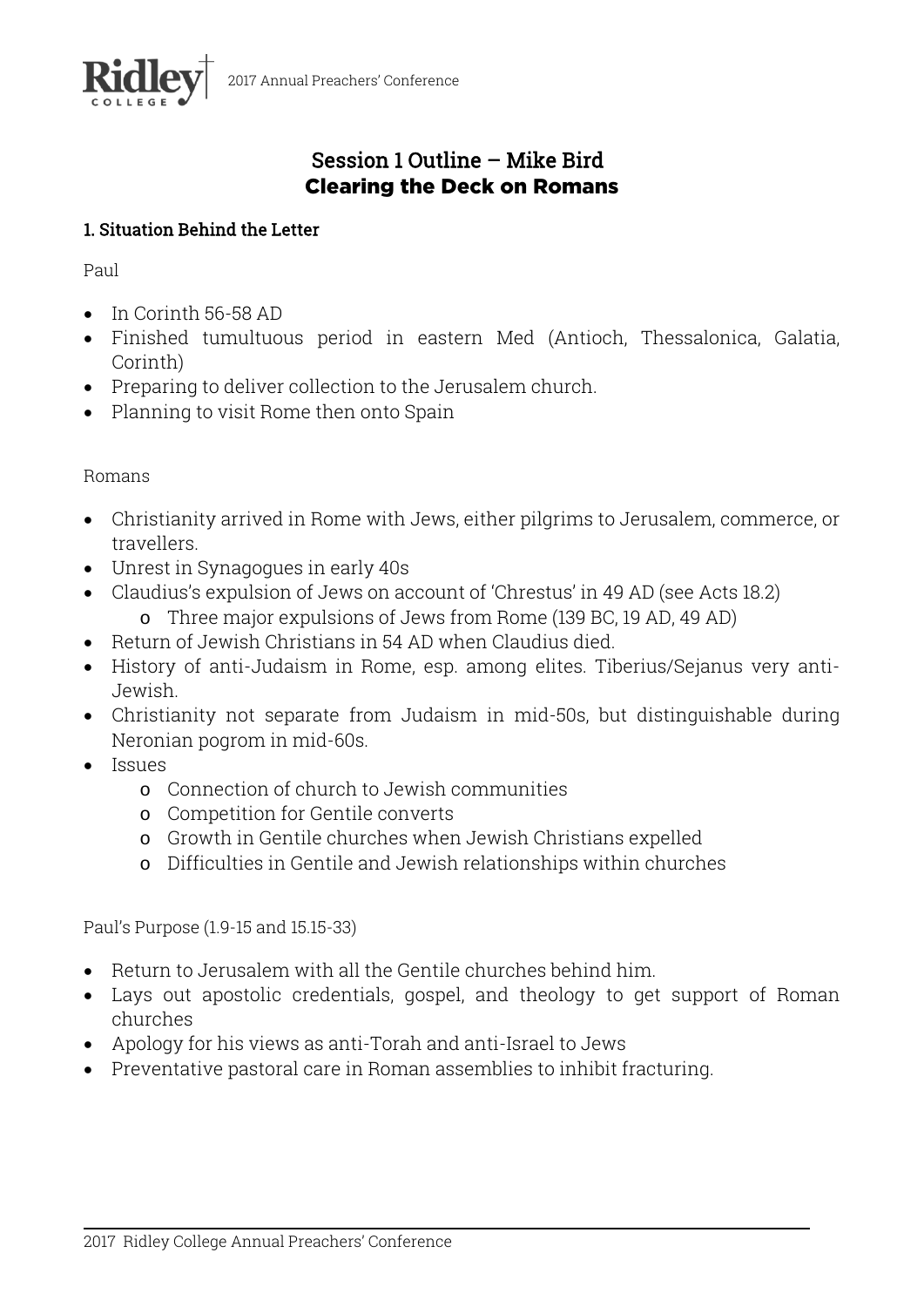### 2. The Elephant in the Room: NPP (Ugh!)

#### NPP

- Judaism was not legalistic (E.P. Sanders)
- Then problem was ethnocentric
- Works of the law = boundary markers
- Justification as ecclesial not initiatory, dismiss imputation, and role of works at judgment.

Mike's Maxim: NPP is generally correct in what it affirms about variety within Judaism, the social texture of Paul's thought, and the ethnic dimensions to Paul's theology – but the NPP is often wrong in what it denies (Marshall, Vanhoozer).

### Where NPP is Wrong

- Judaism
	- o Not all Judaism was legalistic (see 1QH, m.Sanh 10.1), but Judaism could be legalistic (2 Enoch, Josephus, Apion).
	- o Sanders's definition conveys a tacit legalism (Peter Enns)
	- o Judaism was diverse, whether we think if 'variegated nomism' (Carson) or various 'perfections of grace' (Barclay).
	- o Different views on divine agency in salvation (Josephus)
	- o See Philo on grace/gifts as deserved/unmerited
	- o Legalism arises when you have debates about
		- Eschatology, entering the future age if you belong, believe, behave!
		- Sectarianism, whose view of the law is correct?
		- Rites of entry, how outsiders become insiders?
- Works of the law
	- o Not boundary markers
	- o 4QMMT works which are holy, righteous, and good.
	- o Works which the law requires
	- o But
		- Does have halakhic connotations
		- Jewish separation from other communities (Aristeas, Greco-Roman authors, Galatians 2, and Justin Martyr)
		- Not legalistic religion.
		- Jewish way of life codified in the Torah
		- Dunn and Wright has conceded this to some degree.